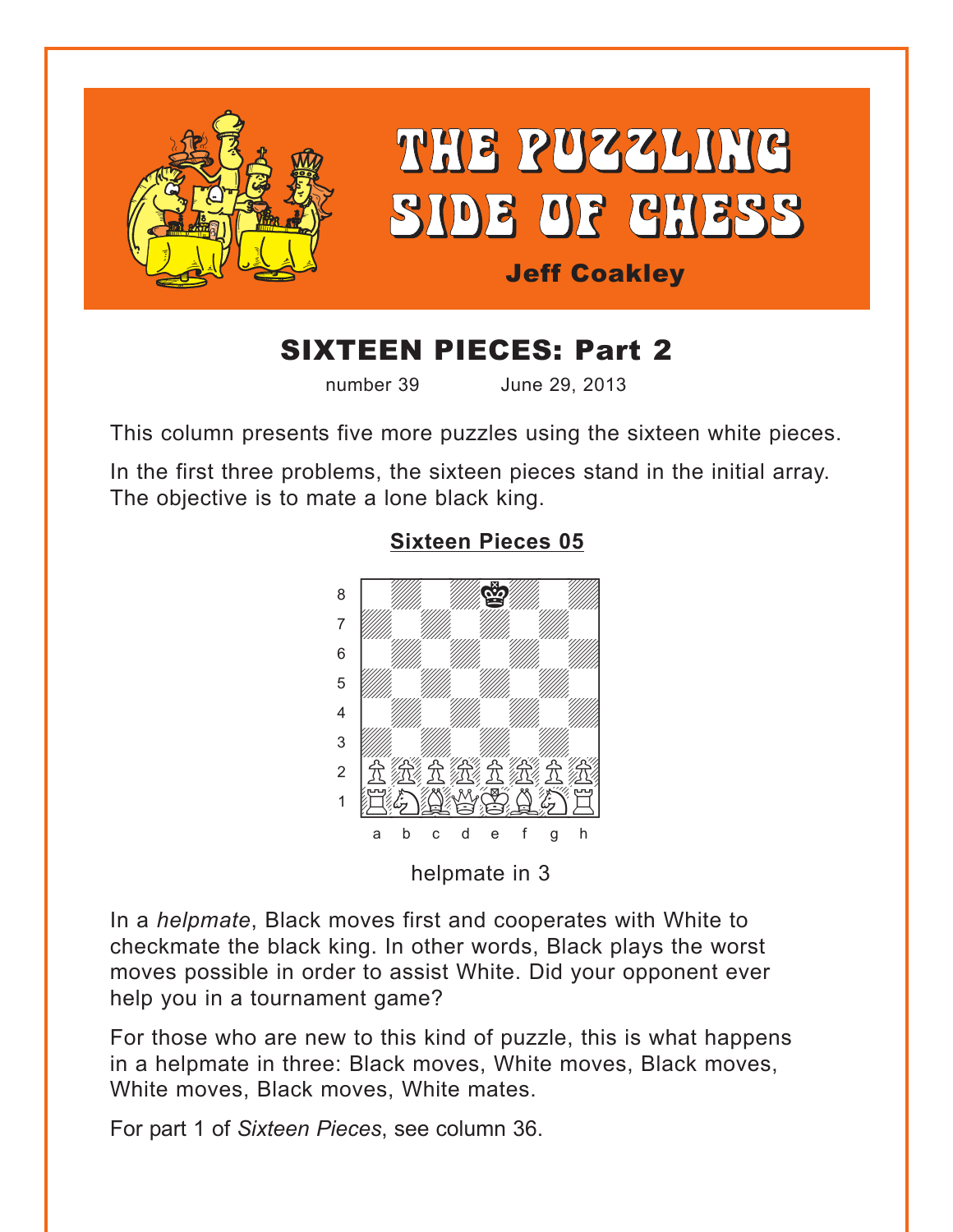<span id="page-1-0"></span>In the next two diagrams, there is no black king. Your task is to place him on the board to achieve the stipulated goal.

Most players have probably seen 06a before. It is a famous puzzle by Sam Loyd.



**Sixteen Pieces 06** (mate in 3)

- 6a. Place the black king on the board so that White has mate in three.
- 6b. Find the shortest proof game that reaches the position after the placement of the black king (and before White mates in three).

A proof game is a sequence of moves from the initial array which proves that a position is legal. A shortest proof game (SPG) reaches the given position in the fewest moves possible.

For more about proof games, see columns 3 and 8.

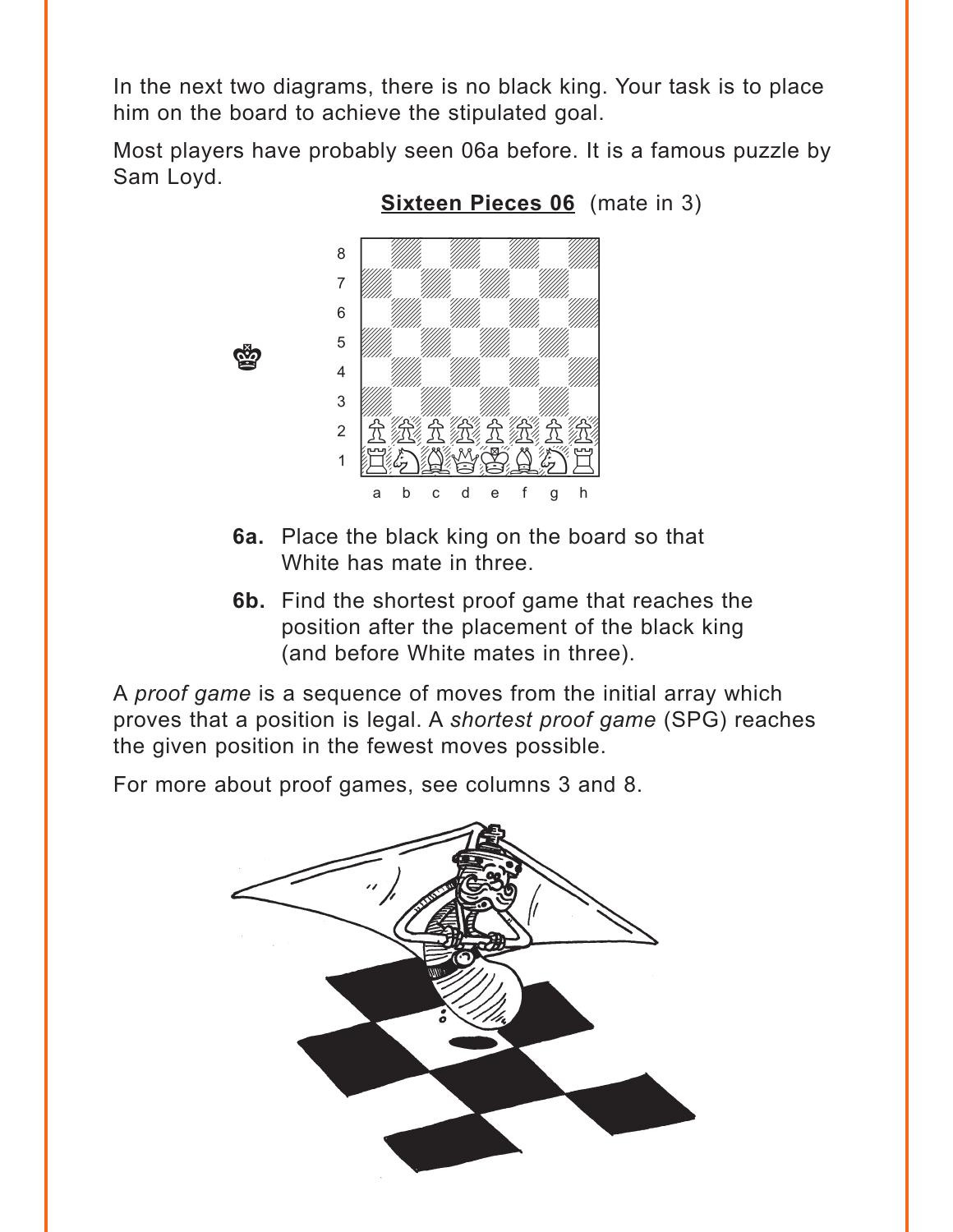<span id="page-2-0"></span>In the next puzzle, the black king is placed on the board so that White has a series-mate in a certain number of moves. In a *series-mate*, only White moves and only the final move may be check. For example, if the black king is placed on h4, White has a series-mate in three: 1.e4 2.d4 3.g3#. Black does not get a move. Also, see columns 2, 7, 28.



**es** 

**[Sixteen Pieces 07](#page-6-0)** (series-mate)

The black king has a choice of forty squares. We will divide them into three sections as shown by the orange lines below.



- **7a.** On which square in section A can the black king be placed so that White does **not** have a series-mate in four? (If you like this sort of thing, find the series-mate in four for the other eleven squares in section A.)
- **7b.** On which square in section B can the black king be placed so that White has a series-mate in four?
- **7c.** If the black king is placed on any square in section C, White has a series-mate in three. On which square is the solution unique? ('Unique' means that White has only one possible sequence of moves.)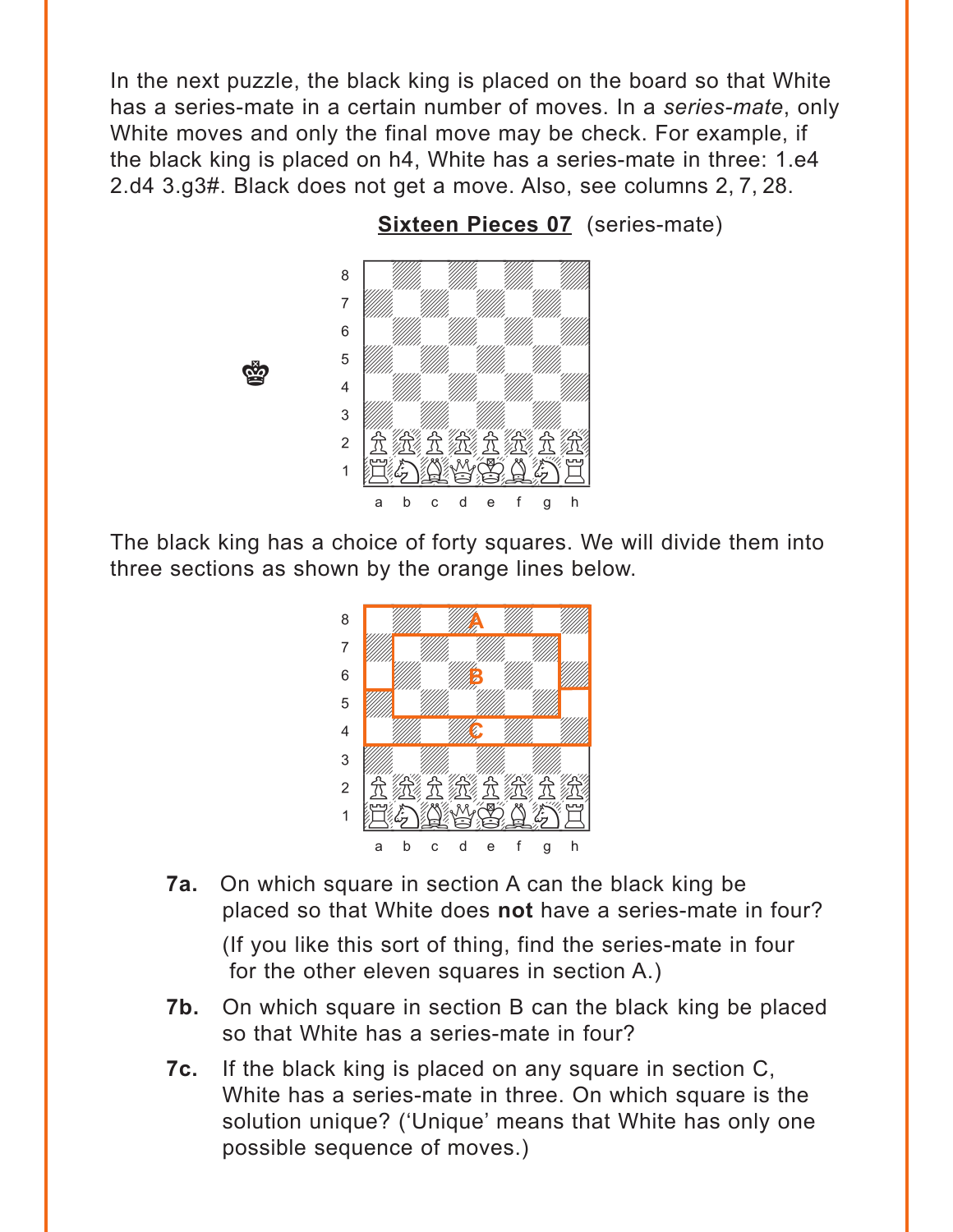<span id="page-3-0"></span>In problems 08 and 09, the starting point is an empty board. The task is to construct a position using sixteen white pieces.

In these puzzles, promoted pieces are allowed. This means that pawns are optional. You can use nine queens.

As usual, the two bishops must be placed on opposite-coloured squares.



## **[Sixteen Pieces 08](#page-11-0)** (maximum moves)

- **8a.** Place the sixteen pieces on the board so that they have the most possible moves.  $(K + 9Q + 2R + 2B + 2N)$
- **8b.** Find the shortest proof game that reaches the constructed position from part 8a.

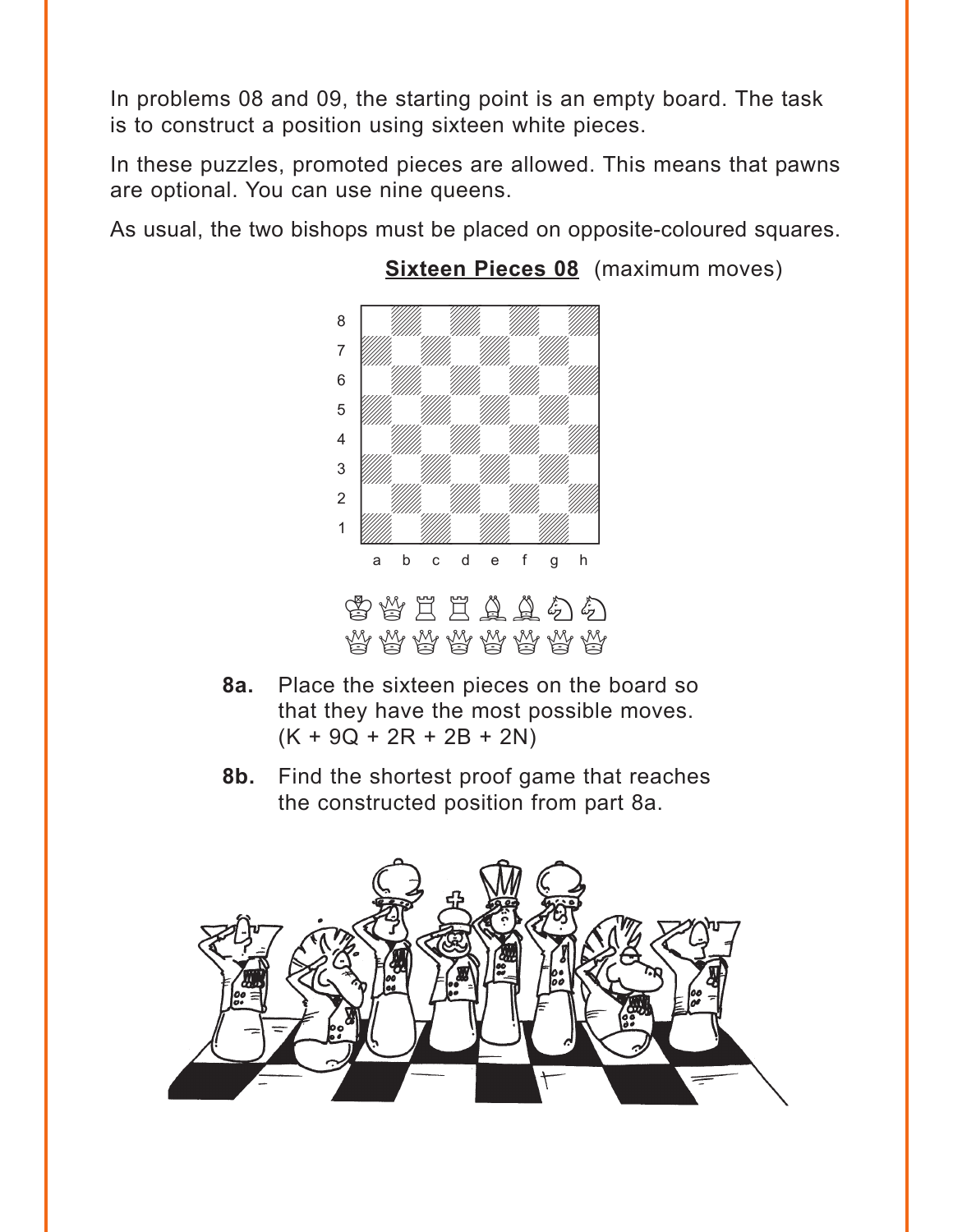<span id="page-4-0"></span>

**[Sixteen Pieces 09](#page-13-0)** (maximum mates)

Place sixteen white pieces  $(K + 9Q + 2R + 2B + 2N)$ and a lone black king on the board so that White has the most possible mates-in-one.

The position must be legal. Among other things, this implies that the two bishops must be on opposite-coloured squares and that Black must have a legal move on the previous turn to reach the position.

#### **New records for Puzzle 04** (minimum moves)

r.<br>G

In *Sixteen Pieces part 1* (column 36), the stipulation for each part of puzzle 04 was the following:

*How many moves are needed from the initial array to reduce the number of possible moves in the resulting position to x?* 

The variable x ranged from 16 down to 1. Solutions were given for each value of x, along with a table of records. As expected, some of the marks were improved.

Special thanks to Norwegian IM Geir Sune Tallaksen Østmoe who established new records for 1 to 6 moves and provided essential ideas for further improvements.

[*The new positions and an updated table of records, originally included in this column, are now in the reformatted column 36.*]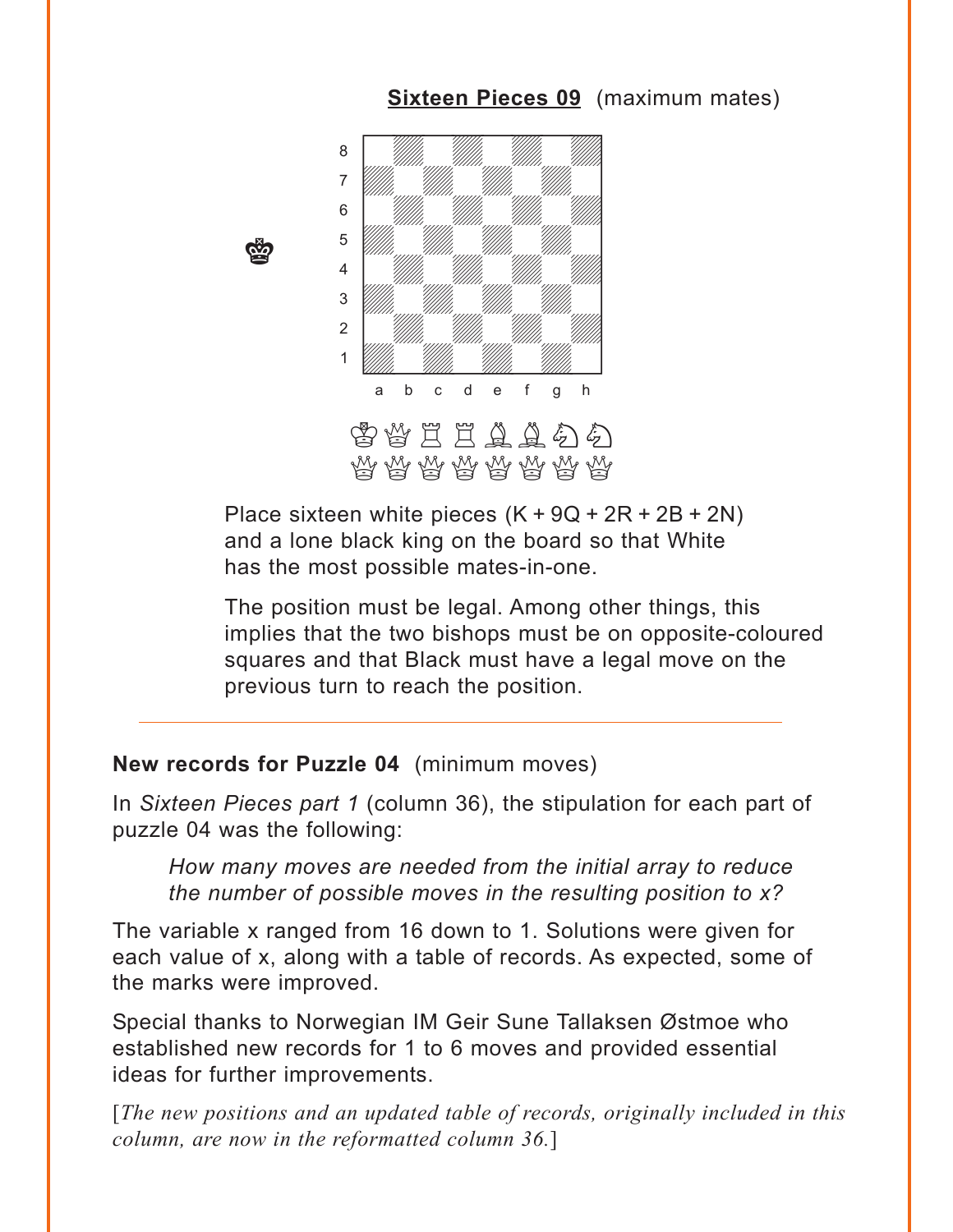## <span id="page-5-0"></span>**SOLUTIONS**

*PDF hyperlinks*. You can advance to the solution of any puzzle by clicking on the underlined title above the diagram. To return to the puzzle, click on the title above the solution diagram.



1...Kf7 2.d4 Kg6 3.Qd2 Kh5 4.Qg5#

The solution is semi-unique. White could also play 2.d3.



**6a.** Place the black king on h4 for a mate in three.

1.d4

1...Kg4 2.e4+ Kh4 3.g3# 1...Kh5 2.Qd3 Kg4 (or ...Kh4) 3.Qh3#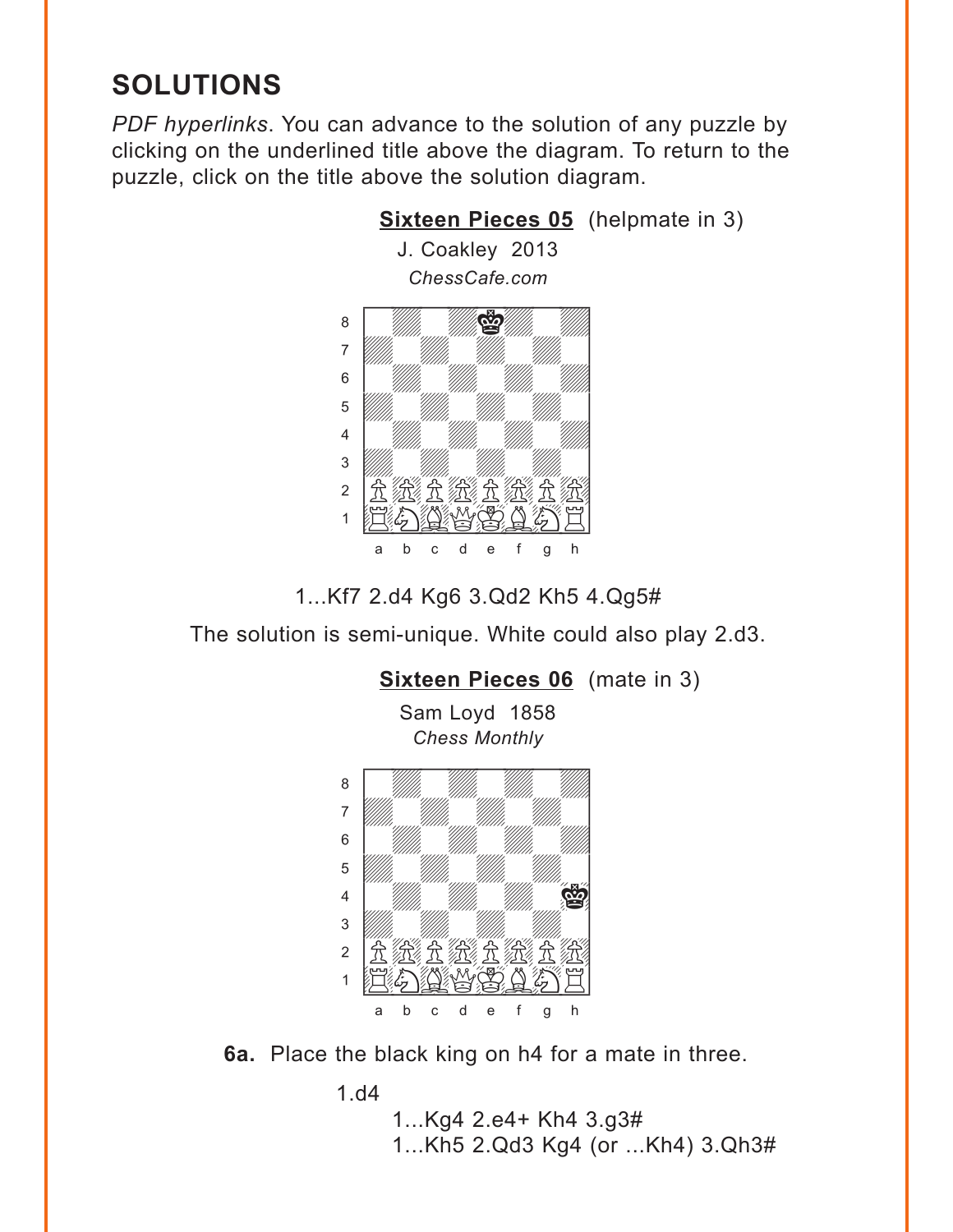<span id="page-6-0"></span>**6b.** The position with the white pieces in the initial array, the black king on h4, and White to move, can be reached in 16.0 moves.

1.Nc3 d5 2.Nxd5 g6 3.Nxe7 b5 4.Nxg6 a6 5.Nxh8 Bd7 6.Nxf7 Qg5 7.Nxg5 Nf6 8.Nxh7 Ne4 9.Nxf8 Nc3 10.Nxd7 Nb1 11.Nxb8 Kf7 12.Nxa6 Kg6 13.Nxc7 Kh5 14.Nxb5 Ra3 15.Nxa3 Kg5 16.Nxb1 Kh4

A version of this shortest proof game, with the final moves 15...Kh4 16.Nxb1, was given by Scottish composer Walter H. Thompson (1873-1938) in the *British Chess Magazine* (1933). In that case, the diagrammed position is reached in 15.5 moves, with Black to play.

> J. Coakley 2013 *ChessCafe.com*



**[Sixteen Pieces 07](#page-2-0)** (series-mates)

**7a.** With the black king on c8, there is no series-mate in four.



## **black king on c8**

There are thirty-four possible series-mates in five. Here is one line: 1.d4 2.Qd3 3.Qh7 4.Bf4 5.Qc7#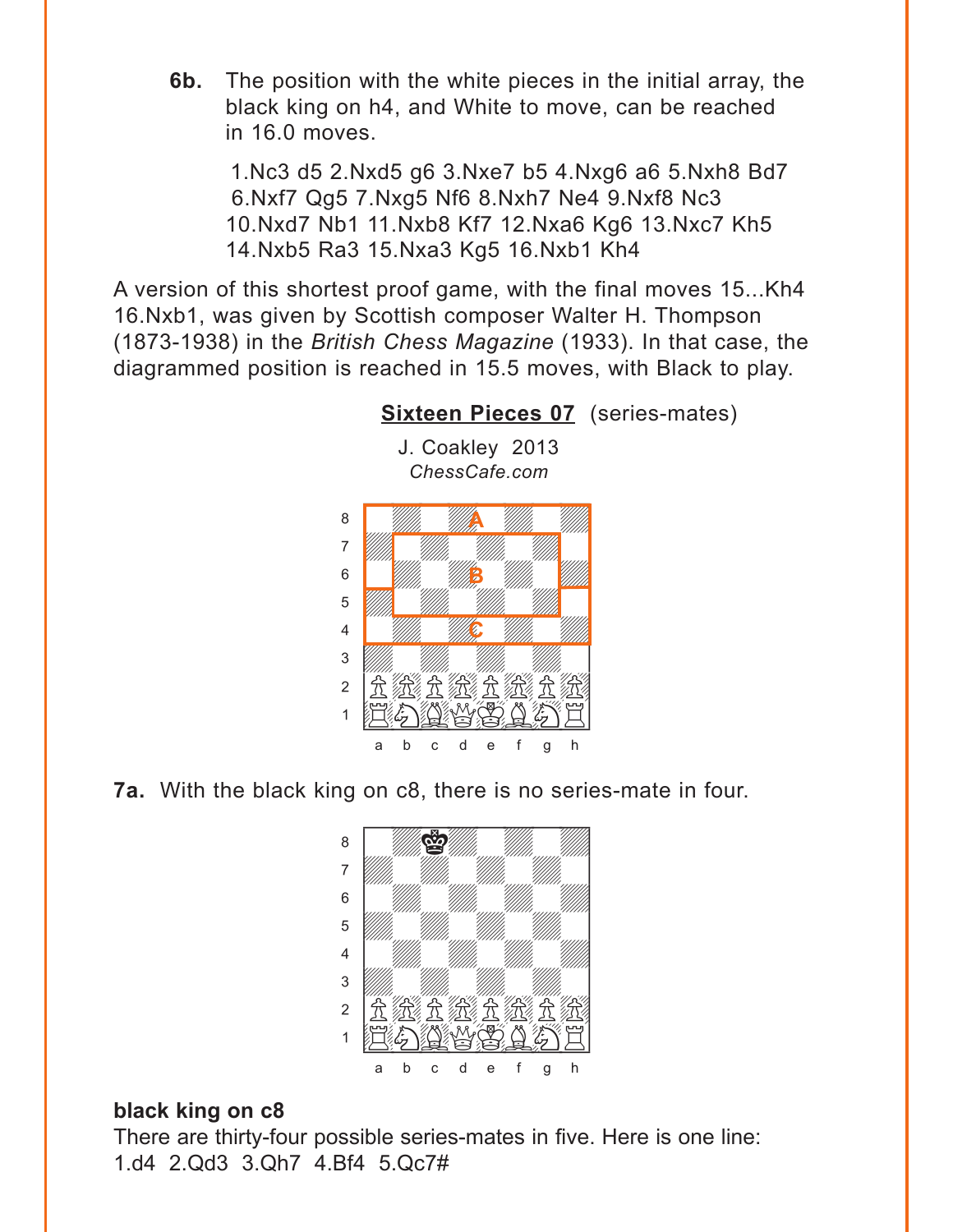If the king is placed on any of the other eleven squares in section A, White has a series-mate in four. The lines are given below for each square. The number of possible solutions is shown in parentheses.

**black king on a6** (2) 1.c4 2.Qb3 3.c5 4.Qb6# The 2nd and 3rd moves can be switched.

**black king on a7** (2) 1.e3 2.Qf3 3.Ba6 4.Qb7# The 2nd and 3rd moves can be switched.

**black king on a8** (2) 1.d4 2.Bf4 3.Qd3 4.Qa6# The 2nd and 3rd moves can be switched.

**black king on b8** (3) 1.e3 2.Qf3 3.Ba6 4.Qb7# The 2nd and 3rd moves can be switched. 1.d4 2.Qd3 3.Qa6 4.Bf4#

**black king on d8** (4) 1.e4 2.Qg4 3.Bb5 4.Qd7# The 1st move can also be 1.e3; and the 2nd and 3rd moves can be switched.

**black king on e8** (2) 1.e4 2.Qf3 3.Qf6 4.Bb5# The 1st move can also be 1.e3.

**black king on f8** (4) 1.e4 2.Bc4 3.Qh5 4.Qf7# Scholar's Mate! The 1st move can also be 1.e3; and the 2nd and 3rd moves can be switched.

**black king on g8** (2) 1.e4 2.Qh5 3.Qh6 4.Bh6# The 1st move can also be 1.e3.

**black king on h8** (6) 1.e4 2.Bc4 3.Qg4 4.Qg8# The 1st move can also be 1.e3; and the 2nd and 3rd moves can be switched. 1.e3 2.Qf3 3.Bd3 4.Qf8# The 2nd and 3rd moves can be switched.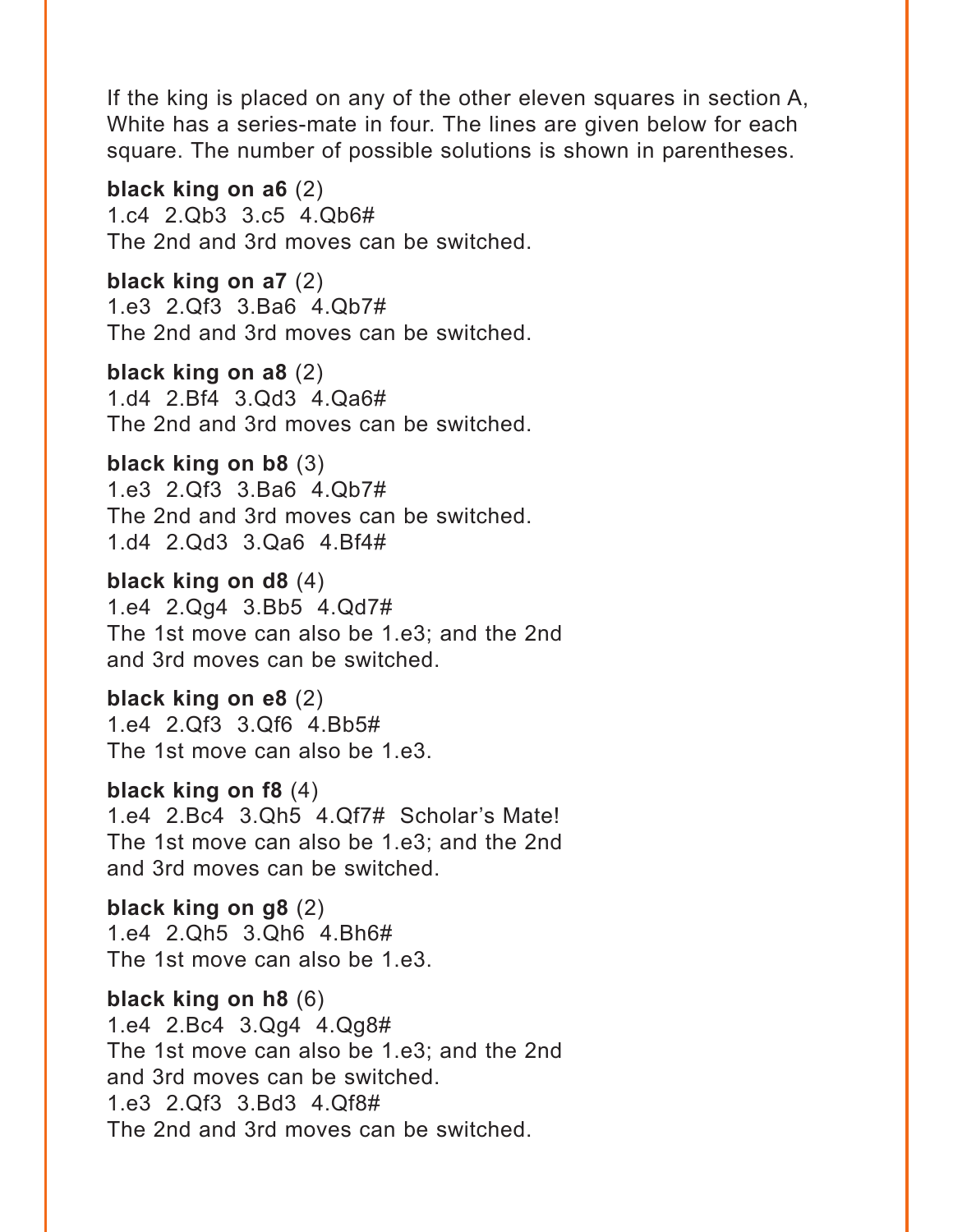**black king on h7** (1) 1.e3 2.Qf3 3.Qf8 4.Bd3# A unique solution.

**black king on h6** (6) 1.e3 2.Bd3 3.Qg4 4.Qg6# The 2nd and 3rd moves can be switched. 1.e4 2.Qf3 3.Qf7 4.d4# The 4th move can also be 4.d3#. 1.c3 2.Qb3 3.Qf7 4.d4# The 4th move can also be 4.d3#.

**7b.** With the black king on e5, White has a series-mate in four. There are six solutions.



1.e3 2.Bc4 3.Qg4 4.Qe6# The last move can also be 4.Qf4#; and the 2nd and 3rd moves can be switched. 1.e3 2.Bc4 3.Qf3 4.Qf4# The 2nd and 3rd moves can be switched.

With the black king on c7, d7, or f7, White has a series-mate in six. On other squares in section B, there is a series-mate in five.

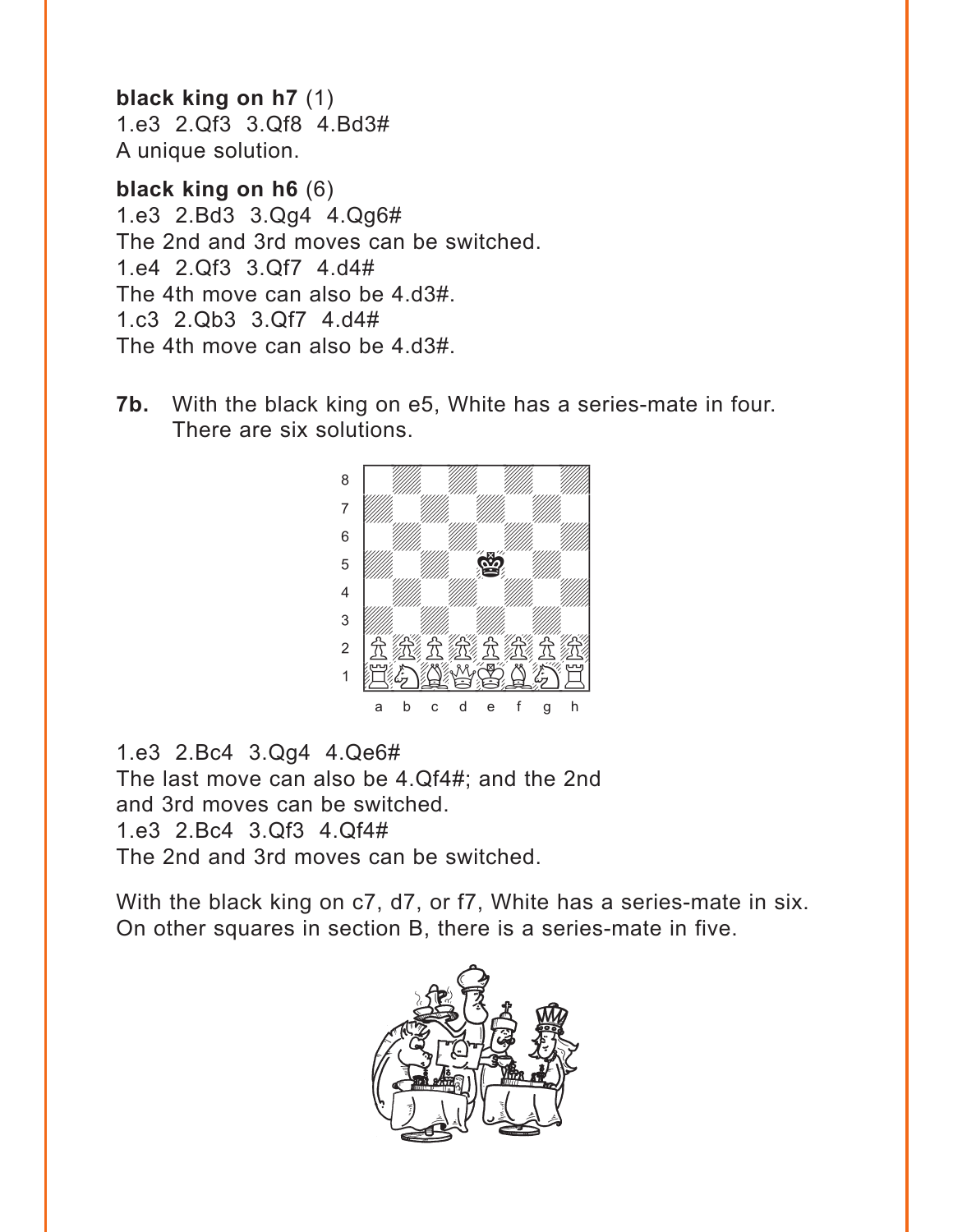**7c.** With the black king on d4, White has a unique series-mate in three.



## **black king on d4**

1.e4 2.Qh5 3.Qd5#

If the black king is placed on any of the other nine squares in section C, White has a non-unique series-mate in three. The lines are given below for each square. The number of possible solutions is shown in parentheses.

## **black king on a5** (3)

1.e4 2.Qe2 3.Qb5# The 1st move can also be 1.e3. 1.c4 2.Qb3 3.Qb5#

**black king on a4** (18) 1.e4 2.b4 3.c3# 1.e4 2.Qh5 3.Qb5# 1.e4 2.Qf3 3.Qa3# 1.d4 2.Bd2 3.c4# 1.a3 2.b4 3.c4# 1.a3 2.b4 3.Nc3# 1.b4 2.Ba3 3.c4# 1.Na3 2.b4 3.c3# Other lines use the same ideas.

## **black king on b4** (5)

1.e4 2.Qh5 3.Qb5# The 1st move can also be 1.e3; and the 2nd move can also be 2.Qe2. 1.e4 2.Qf3 3.Qa3#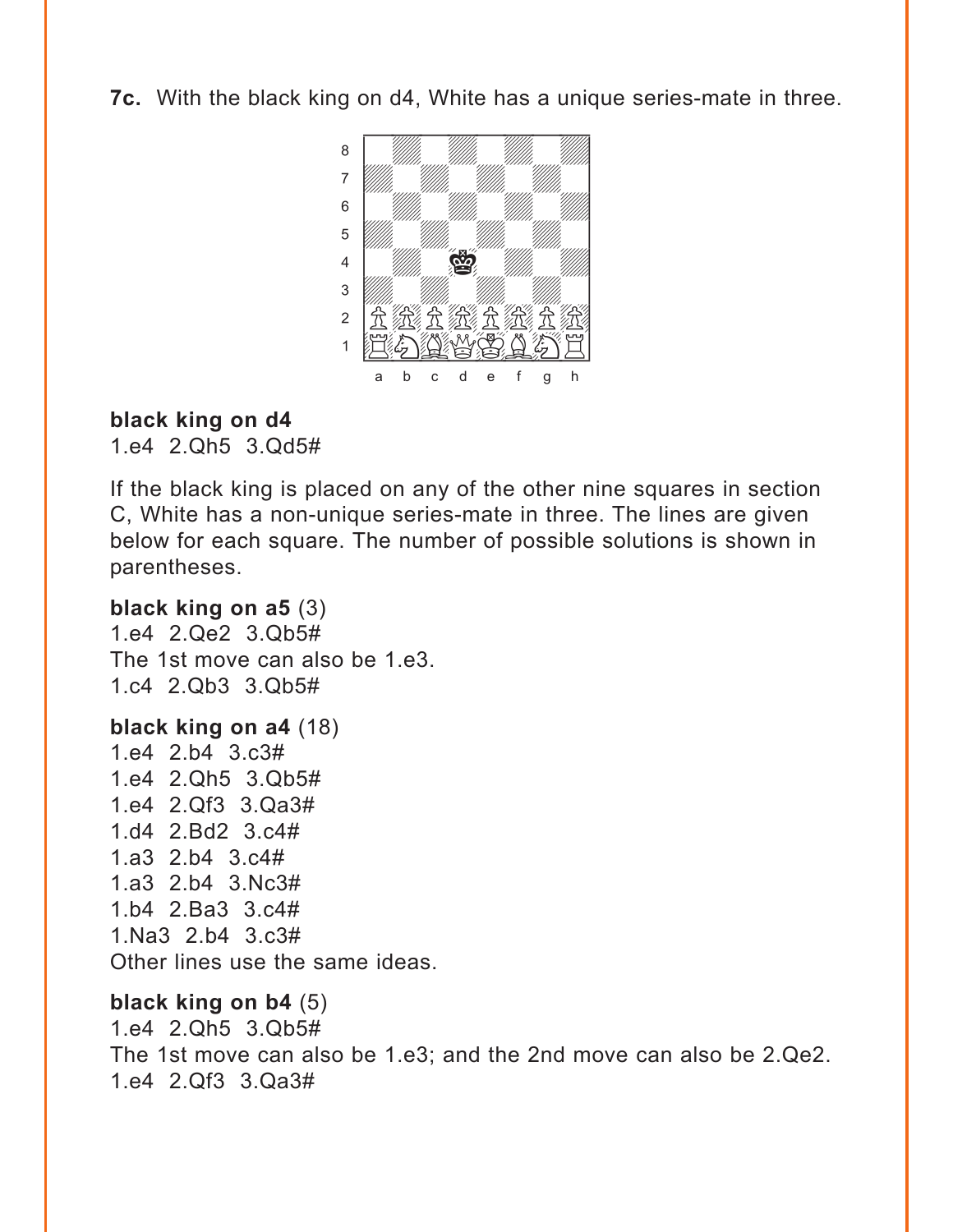#### **black king on c4** (9)

1.d4 2.c3 3.e4# The 1st and 2nd moves can be switched. The move c3 can be replaced by a3. 1.d4 2.c3 3.Qb3# The 1st and 2nd moves can be switched. 1.b4 2.c3 3.e4# The 1st and 2nd moves can be switched. 1.d4 2.Qd2 3.e4#

#### **black king on e4** (12)

1.d4 2.g4 3.Bg2# The 1st and 2nd moves can be switched. The 3rd move can also be 3.Nc3#. 1.e3 2.Qh5 3.d3# The 3rd move can also be 3.Nc3# or 3.f3# or 3.Bd3#. 1.e3 2.d4 3.Qf3# The 1st and 2nd moves can be switched. 1.d4 2.c4 3.Qd3# The 1st and 2nd moves can be switched.

#### **black king on f4** (9)

1.e4 2.f3 3.d4# The 1st and 2nd moves can be switched. The move e4 can be replaced by g4. 1.e4 2.Qh5 3.Qf5# The 3rd move can also be 3.d3#. 1.e4 2.Nc3 3.d4# The 1st and 2nd moves can be switched. 1.e4 2.Qe2 3.d4#

#### **black king on g4** (17)

1.g3 2.d4 3.e4# The 1st and 2nd moves can be switched. The move d4 can be replaced by d3 or f4 or h4 or Nh3 (all guarding g5). 1.d4 2.h4 3.e4# The 1st and 2nd moves can be switched. 1.d4 2.Qd2 3.Qg5# The 1st and 2nd moves can be switched. 1.d4 2.Qd3 3.Qh3#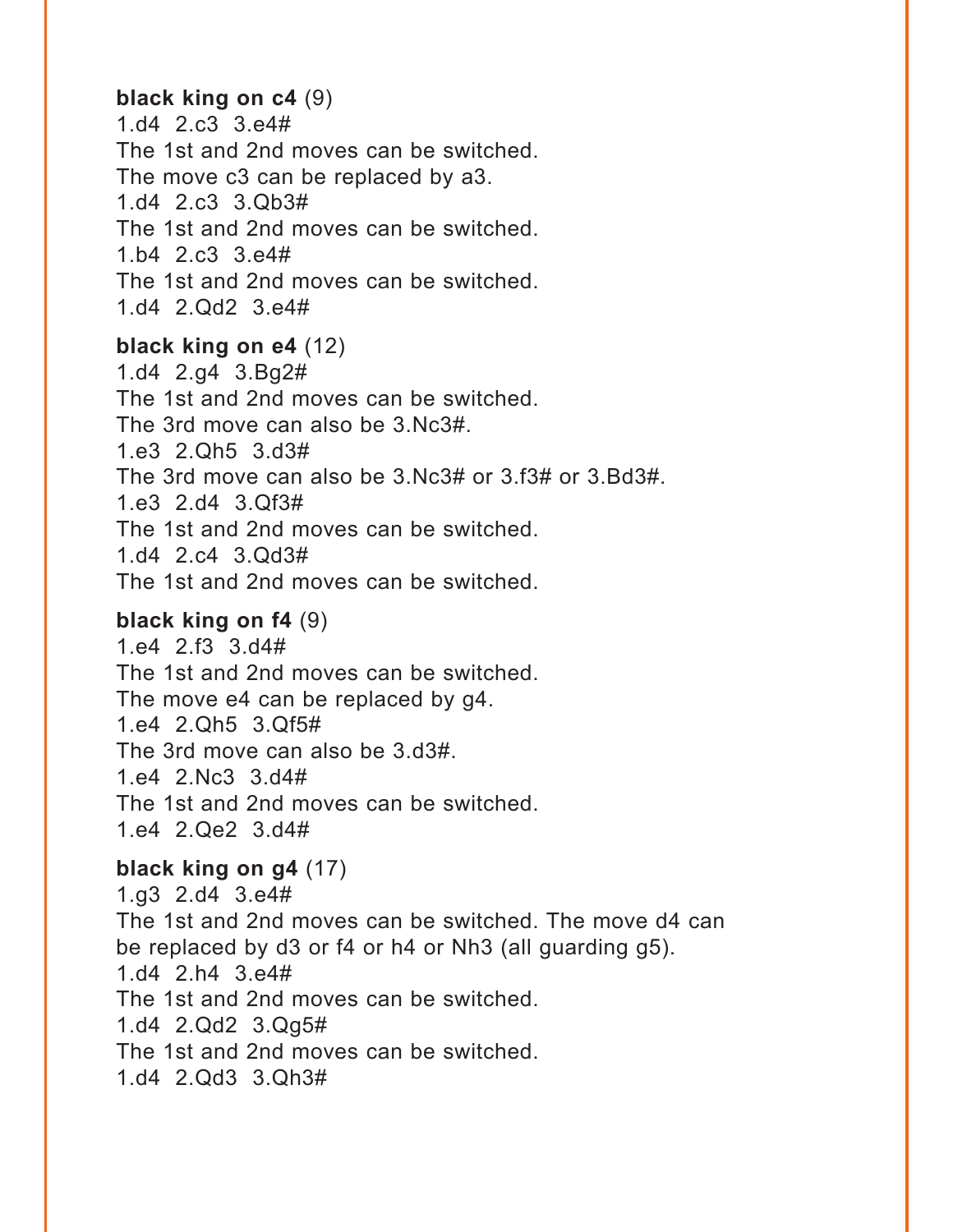## <span id="page-11-0"></span>**black king on h4** (21)

1.e4 2.h3 3.Qg4# The 1st and 2nd moves can be switched. The move e4 can be replaced by e3. 1.e4 2.d4 3.g3# The 1st and 2nd moves can be switched. The move d4 can be replaced by d3 or f4 or Nh3. 1.e3 2.f4 3.g3# The 1st and 2nd moves can be switched. The move f4 can be replaced by Nh3. 1.d4 2.Qd2 3.Qg5# The 1st and 2nd moves can be switched. 1.h3 2.g4 3.Nf3# The 1st and 2nd moves can be switched. 1.d4 2.Qd3 3.Qh3#

**black king on h5** (2) 1.d4 2.Qd2 3.Qg5# The 1st move can also be 1.d3.

## **[Sixteen Pieces 08](#page-3-0)** (maximum moves)

**8a.**

version of Nenad Petrovic 1946 *Fairy Chess Review*



White has 221 possible moves.  $(K4 + R19 + B10 + N8 = 41)$ (Q: 16 + 19 + 22 + 19 + 21 + 26 + 21 + 19 + 17 = 180)

This is the current record for most moves by the sixteen pieces with no black pieces on the board.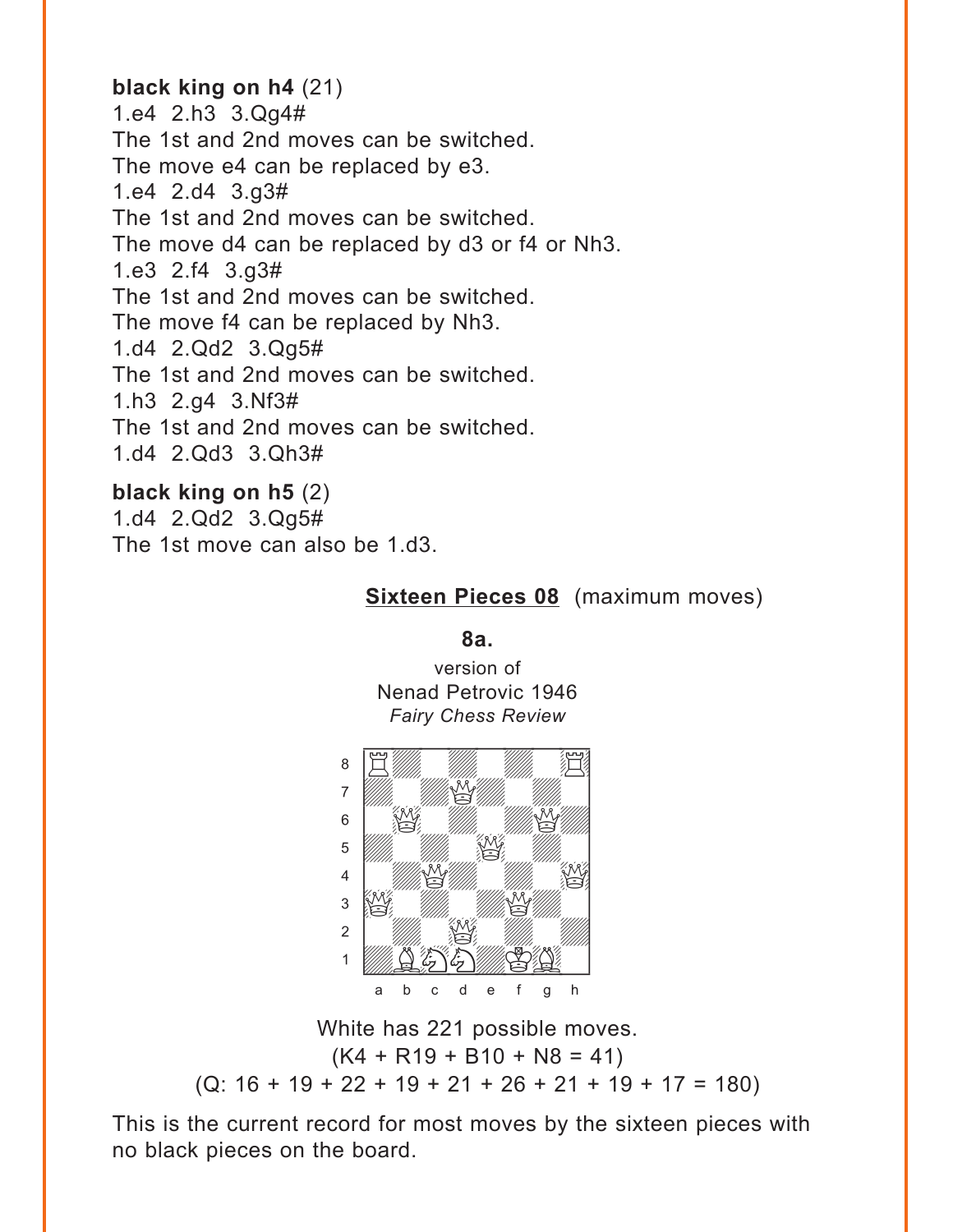The original Petrovic position had a black king on a1 and black pawns on a2 and b2. It set the record for the most possible white moves (218) in a legal position.

British composer Anthony Dickins (1914-1987), later equalled the record using only two black pieces.



A.S.M. Dickins 1971 A Guide to Fairy Chess

A legal position in which White has 218 possible moves.  $(K4 + Q176 + R19 + B12 + N7)$ 

The record of 218 moves in a legal position has not been established as the maximum by a computer program. The mark has stood for 67 years. Can anyone break it?

The position given above (8a) with 221 possible moves can be  $8<sub>b</sub>$ . reached in 60 moves.

1.a4  $\dots$  5.a8=Q  $\dots$  10.b8=Q  $\dots$  15.c8=Q  $\dots$  20.d8=Q  $\dots$  $25. e8 = Q$  ...  $30. f8 = Q$  ...  $35. c8 = Q$  ...  $40. d8 = Q$ 41. Qaf3 42. Qhe5 43. Ra8 44. Rh8 45. Nc3 46. Be3 47. Bd3 48. Ne2 49. Qd2 50. Nd1 51. Bg1 52. Bb1 53. Nc1 54. Kf1 55. Qbb6 56. Qcc3 57. Qdh4 58. Qed7 59. Q8a3 60. Qqq6